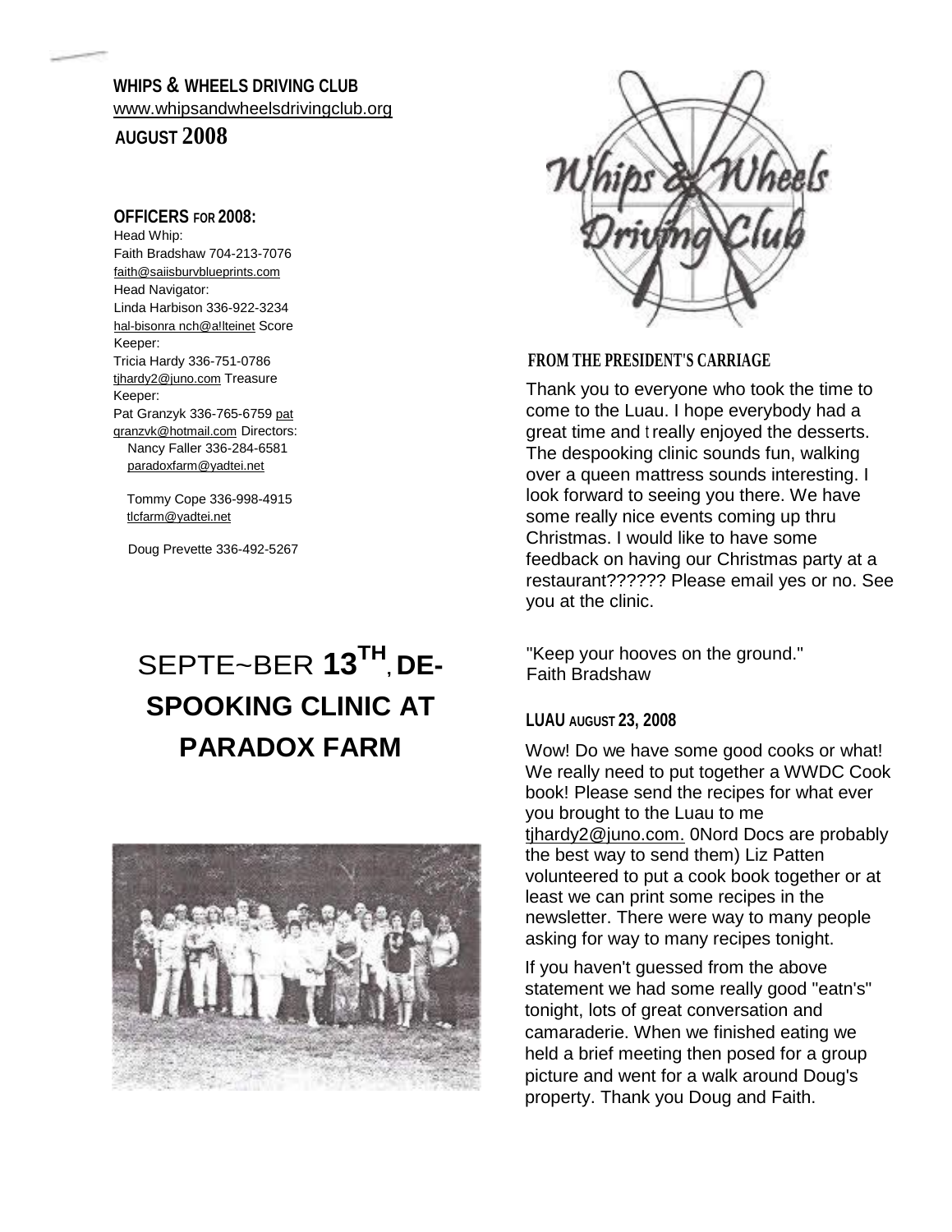**MILLS TENNIE HALCH** 

#### COCONUT MANGO SORBET By

Nancy Faller Makes 1 pint

## INGREDIENTS

% cup water

X cup sugar

1 large mango, peeled, pitted, and chopped % cup unsweetened pineapple juice

X cup well-stirred canned cream of coconut 2 tablespoons fresh lime juice, or to taste A pinch of freshly grated lime zest

## PREPARATION

In a small saucepan boil the water with the sugar, stirring, until the sugar is dissolved, simmer the mixture for 5 minutes, and remove the pan from the heat. Let the syrup cool to room temperature and chill it, covered, until it is cold. In a blender puree the mango with the pineapple juice, the cream of coconut, the lime juice, the zest, and the syrup until the mixture is smooth. Freeze the mixture in an icecream freezer according to the manufacturer's instructions.

## GENERAL MEETING AUGUST 23, 2008

We had 25 Members & Guests in attendance. Faith called the meeting to order at 6:30pm. She welcomed everyone and thanked us for coming. We all introduced ourselves and gave a brief description of ourselves, and what We do with or without horses. We had a lot of "I just do what I'm told" people! Nancy has a wonderful new "addition" to her farm, Barbie Black has joined the Paradox Farm team. Barbie comes with quite a few credentials. She is an ADS Judge, was President of the ADS for 3 years, has a strong background in Driving and Fox Hunting. Barbie will be running the De-spooking clinic on Sept 13th. She explained some of what we will be doing that day. Check out the flyer on our events page of the web site for more info.

#### OLD BUSINESS:

Tommy told us the building he was trying to get for our Christmas party is not available so that is still in the works.

Our Halloween event date has been changed, it is now October 25th, START working on your costumes!

The Turkey Trot will be November 22nd. I can tell you Tommy has been adding more trails for us.

Faith said our insurance will run from January to December now, not from the middle of May and it will cover EVERY THING we do not 7 selected dates. NEW BUSINESS:

## WHIPS & WHEELS DRIVING CLUB

Finances *01/01/08* thru *8/10108 12/31/07*  BANK BALANCE \$934.52

#### **REVENUE**

| <b>Membership Dues</b> |          | \$707.50 |
|------------------------|----------|----------|
| Valentine Ride         |          | 122.00   |
| Advertising            |          | 25.00    |
| 50/50 Raffle           |          | 18.50    |
| T-shirt sales          |          | 65.00    |
| TOTAL                  | \$938.00 |          |

#### EXPENSES

| Door Prizes for Gen Mtg.   | \$34.27    |
|----------------------------|------------|
| Insurance Premium          | 760.00     |
| Cost of newsletter         | 157.03     |
| Awards for Valentine Drive | 26.50      |
| Food for BOD meeting       | 12.50      |
| Purchase of Cones Domain   | 84.00      |
| name renewal Bereavement   | 63.00      |
| (flowers) Bank charges     | 53.38      |
|                            | 11.00      |
| TOTAL                      | -\$1201.68 |

AUGUST 11, 2008 BALANCE \$670.84 We need to start thinking about events for next year.

January we will hold a general dinner meeting (to be announced) and probably a clinic on various types of carriages, harness etc and what is suitable for particular animals. And to answer any questions about driving etc.

February (to be announced) Faith will set up a Valentine Drive in Salisbury

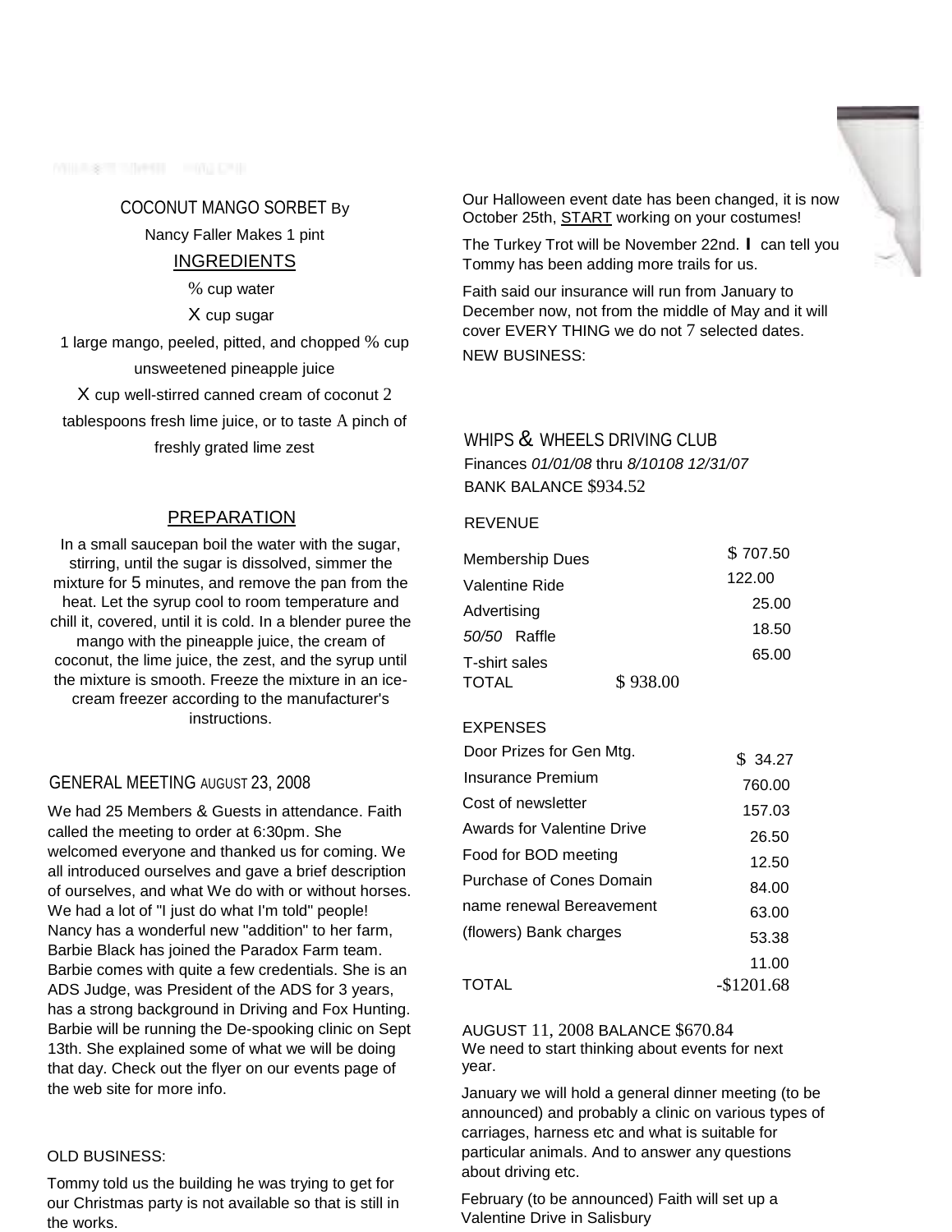March (to be announced) Doug will host a drive If it's not to soggy!

Faith purchased 20 cones @ \$4.00 each and balls for the club and they are available to any one who is hosting an event. She also purchased CAA's "Carriage Driving Games" book for the club. I also purchased a copy of this book for myself.

Faith & Doug are going to the State Fair and will be putting on the cones classes for the Draft section of the show.

The Paradox team & I will be going to the CCC Pleasure Driving Show Sept 26-28th.

Penny Brandon mentioned the E-mail I relayed to the group from Faith about the Open House at the Peacock Inn Bed & Breakfast (Formerly Sigmund Belgians) They wanted people from our group to come do demos. It seems there were a few of us who wanted to go and do it but we had already booked other commitments. Penny said she would go and represent the group. I will get her some extra newsletters and info packets to pass out.

The Meeting was adjourned at 7:05pm.

#### **BENEFIT DRIVE/RIDE, SATURDAY** AUGUST 2ND

#### Triola Hardy

There was a pretty good turn out for Ross' benefit drive/ride. I arrived just barely in time to *get* hitched up so I didn't get a head count or names. I know there was a combination of 8 wagons/carts and I think there were at least 20 riders. Donations were collected as people came in. Loretta McGee & her daughter Tessie Keaton *in* her wheelchair (whom the benefit was for) were there to greet us and thank us for coming. We had a beautiful morning it wasn't too hot yet when we took off about 8:30. We rode/drove along the Yadkin river for a while, a trail I hadn't been on before. Ross sure has some nice traifs up there, well suited for cross country driving. When I got back to Ross' Tessie asked if she could ride in my carriage, so her Mother Loetta got in and Tessie was handed into her mother's lap. It was a VERY short trip we went from one side of the yard to the other and while we were stopped while someone was taking pictures Tessie decided she wanted OUT of the carriage NOW! We had two versions of the drive a short

one about 2 hours & a long one 5 hours. Since Precious was not in condition and it was going to get hot I chose the short drive. It tuned out that

was a VERY GOOD choice. After I got home my friend called me and told me the long ride got caught in a horrible thunder & lightning storm with hail and the rain was coming down sideways! They had to stop and wait for it to pass.

## **CORRECTION!**

I would like to apologize to Carol Carter I was so hot & flustered at the Muffy Seaton Clinic I put Gail Carter's name in the thank you for the help in the arena. Carol THANK YOU I really appreciated the assistance.

# **NOTE:**

Now that Salisbury Blueprints is no longer printing our newsletter and it cost over \$20.00 to print them last month PLUS the postage we are going to switch to strictly electronic versions of the newsletter for those of you with E-mails beginning next month. If you do not have e-mail you will still continue to get a print version. If for some reason you have not been able to open the files I have been sending along with the print version PLEASE let me know and I will send you the snail mail version. The new and previous newsletters will still be available on our website (if you have a computer). I do have a few people who's mail boxes are always full when I send information, this may be a problem for you, so I guess you will have to check the web site at the beginning of each month for the new newsletter.

# **SCHEDULE FOR 2008:**

\*Regardless of the event being held, visitors and spectators are ALWAYS welcome. Please come and check us out!\*

September 13<sup>th</sup>, De-Spooking clinic at Paradox Farm, Barbie Black will be the clinician, this will be the same one she did for the Henderson County NC mounted police. \$25.00 per horse, \$40.00 for 2 horses, \$50 for 3 horses. It will be ground work, halter, riding or long lining in harness. Flares, smoke, tarps, tires, and many more things. 2 sessions per Group and we will have 2 groups.

October 25th Annual Halloween Drive @ Paradox. Start working on those costumes! NOTE the date was changed from the  $13<sup>th</sup>$ 

November 22"d Annual Turkey Trot @ TLC Farm. December 7th (tentative) Christmas Party, Tommy is still

working out the *details.*

*\*BYOL= Bring Your Own Lunch!*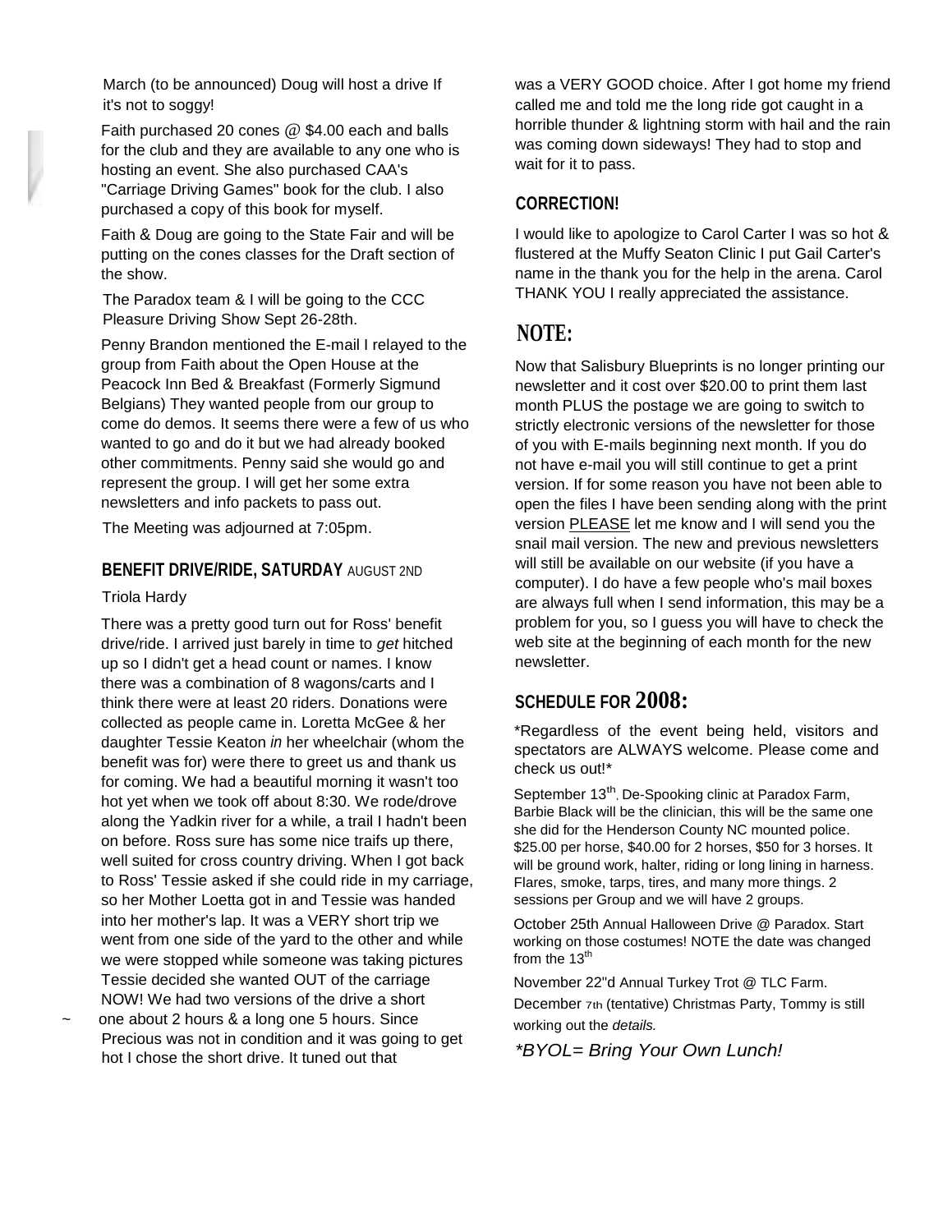# **CLASSIFIEDS:**

# *NOTE: Ads will run for* 2 *months then be deleted unless you request them to be run for another* 2 *months.*

*08/10* Trying to find a good home for these little guys, please pass on.

Have a 2 year old Mini-Colt and a 16 Month old Mini-Jack for sale. Both were born on our farm and are handled daily, very friendly and behave like dogs. They have been pastured with horses, goats, dogs, and often just free range and come in the barn at night on their own. Easy to clip, trim feet and will follow you anywhere. No biting or bad manners, but both are intact males. We are too busy to cart train them and would like someone else to enjoy them. Prefer to sell as a pair since they have never been apart since birth.\$400 each or \$750 for both to good home. Colt has papers, Jack does not. Contact: Larry 336-399-0937 Heaven's Gait Farm TN Walking

Horses Advance, NC 27006

*08/10* For Sale - Meadowbrook, draft size, excellent condition, \$1200 also have draft size adjustable collar with wooden hames/chains call Carol 336-364-4739 with questions, pictures of cart available via email if interested - [flatriverfarm@netzero.net](mailto:flatriverfarm@netzero.net)

*08/08* I have a new pony size or small horse bioplastic harness, a new horse size breast collar, (both Amish made) and a new step-in carriage for a pony or small horse which I would like to sell. I have a Mustang pony which Tommy Cope and 1 tried to train for driving but he, unfortunately, flunked the course. Being a novice <sup>1</sup> bought everything assuming he would be safe to drive. So everything is brand new. I am asking \$250 for the harness and \$100 for the breast collar (I paid \$475 for both). I am asking \$400 for the new carriage (also Amish made) which 1 paid \$450. I would appreciate any help in getting this passed around within your driving club. I live in Winston-Salem. Thanks so much Polly McClendon Dollymficec?aoi.com 336-924-1570



liu <del>s 1</del>9